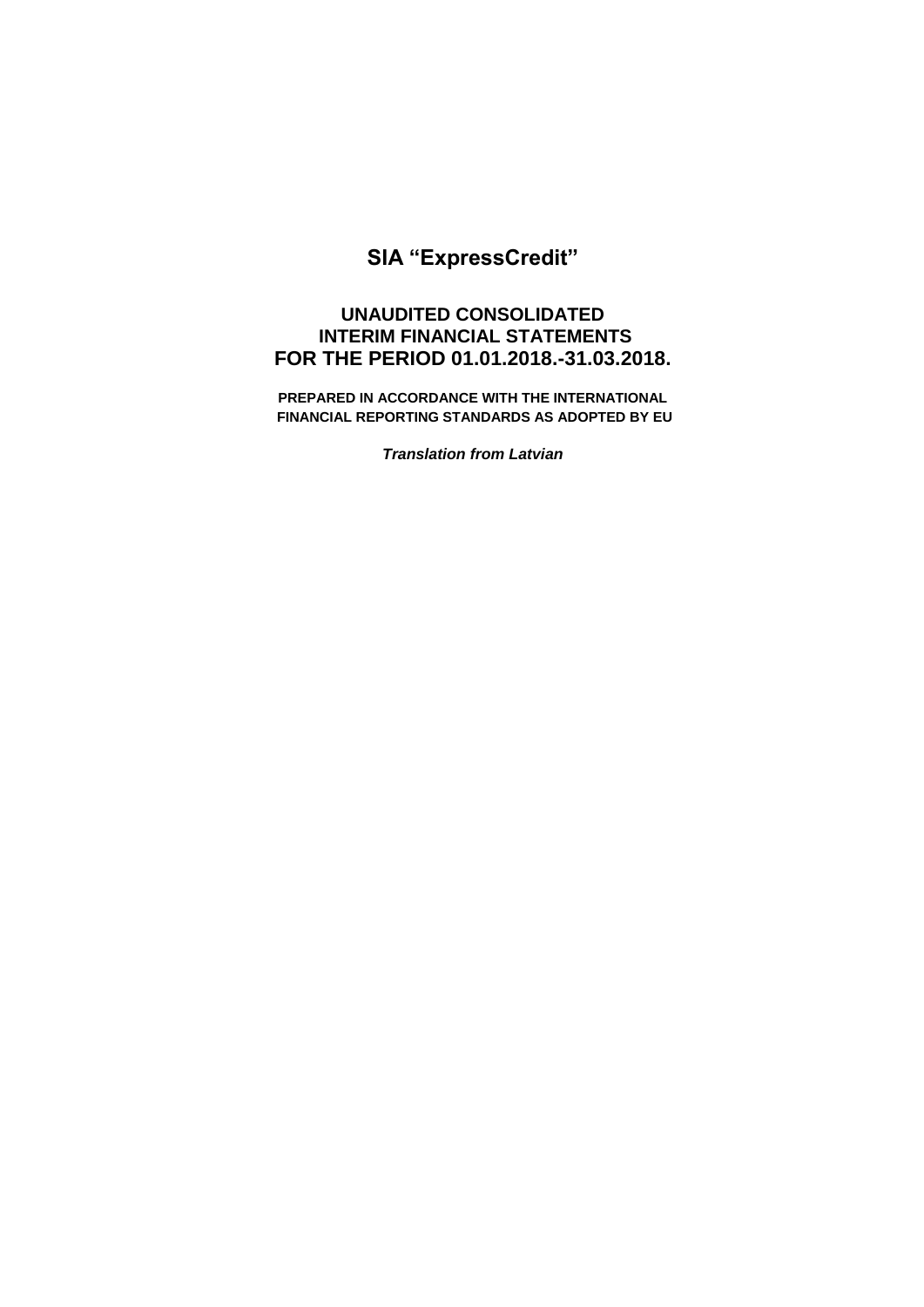#### **TABLE OF CONTENTS**

| Information on the Group                 | $3 - 4$ |
|------------------------------------------|---------|
| Statement on management's responsibility | 5       |
| Management report                        | 6       |
| Profit or loss account                   |         |
| <b>Balance sheet</b>                     | 8       |
| <b>Notes</b>                             | 9       |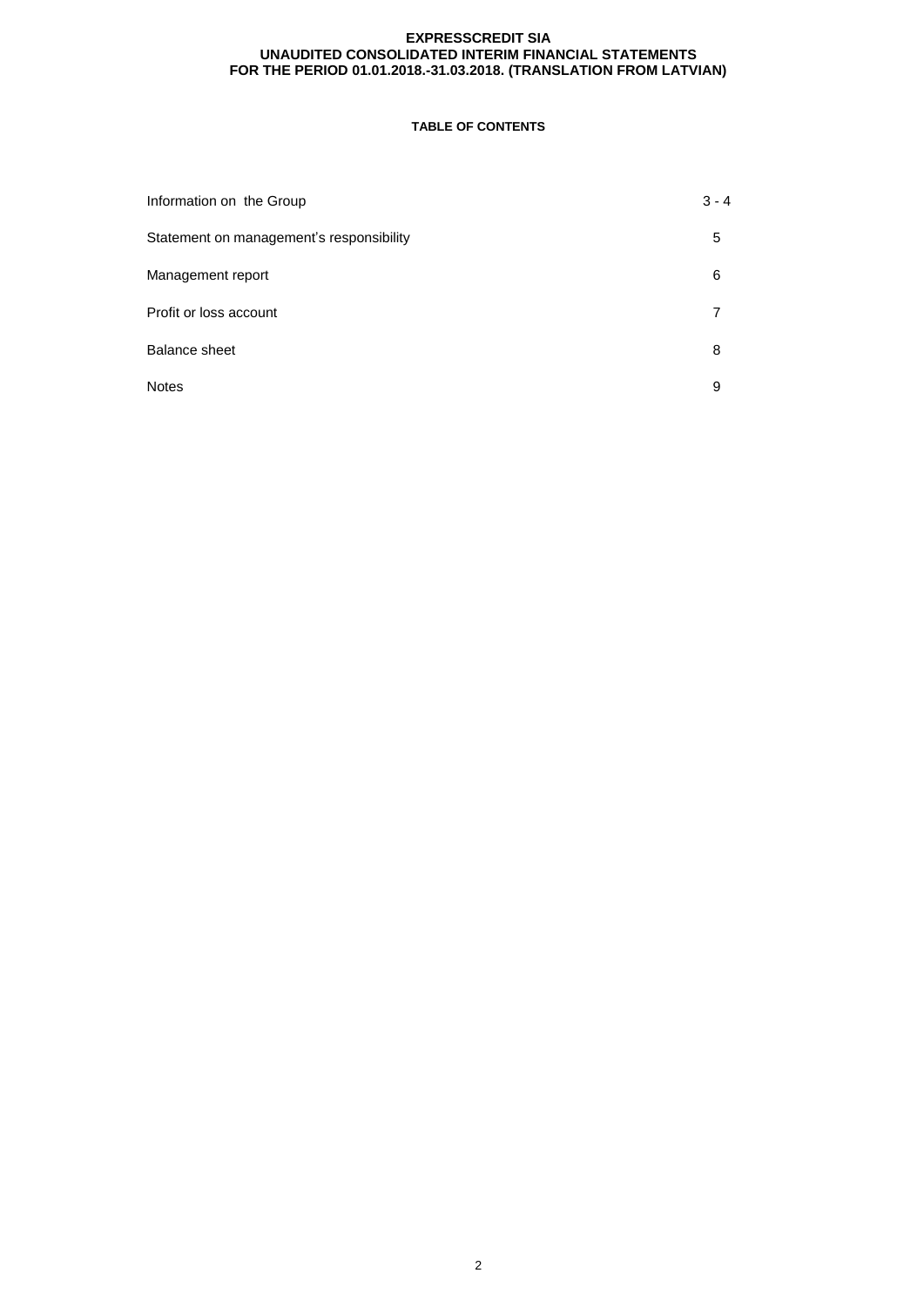#### **Information on the Company**

| Name of the Company                                            | ExpressCredit SIA                                                                                                                                                      |
|----------------------------------------------------------------|------------------------------------------------------------------------------------------------------------------------------------------------------------------------|
| Legal status of the Company                                    | Limited liability company                                                                                                                                              |
| Number, place and date of registration                         | 40103252854 Commercial Registry<br>Riga, 12 October 2009                                                                                                               |
| Operations as classified by NACE classification<br>code system | NACE2 64.9.1 Financial leasing<br>NACE2 64.92 Other credit granting<br>NACE2 47.79 Retail sale of second-hand goods in stores                                          |
| Address                                                        | Raunas street 44 k-1,<br>Riga, LV-1039<br>Latvia                                                                                                                       |
| Names and addresses of shareholders (from<br>30.10.2013)       | Lombards24.lv, SIA<br>65.9942%<br>Raunas street 44k-1, Riga, Latvia                                                                                                    |
|                                                                | AE Consulting, SIA<br>31.51% (until 20.12.2017.)<br>10% (from 20.12.2017.)<br>Posma street 2, Riga, Latvia                                                             |
|                                                                | EC finance, SIA<br>(21.51% from 20.12.2017.),<br>Raunas street 44k-1, Riga, Latvia                                                                                     |
|                                                                | Private individuals<br>$(2.5\%)$                                                                                                                                       |
| Ultimate parent company                                        | AS EA investments, reģ. Nr. 40103896106<br>Raunas street 44k-1, Riga, Latvia                                                                                           |
| Names and positions of Board members                           | Agris Evertovskis - Chairman of the Board<br>Kristaps Bergmanis - Member of the Board<br>Didzis Admidins - Member of the Board<br>Ivars Lamberts - Member of the Board |
| Names and positions of Council members                         | leva Judinska-Bandeniece - Chairperson of the Council<br>Uldis Judinskis - Deputy Chairman of the Council<br>Ramona Miglane - Member of the Council                    |
| Responsible person for accounting                              | Santa Šoldre - Chief accountant                                                                                                                                        |
| Financial period                                               | 1 January - 31 March 2018                                                                                                                                              |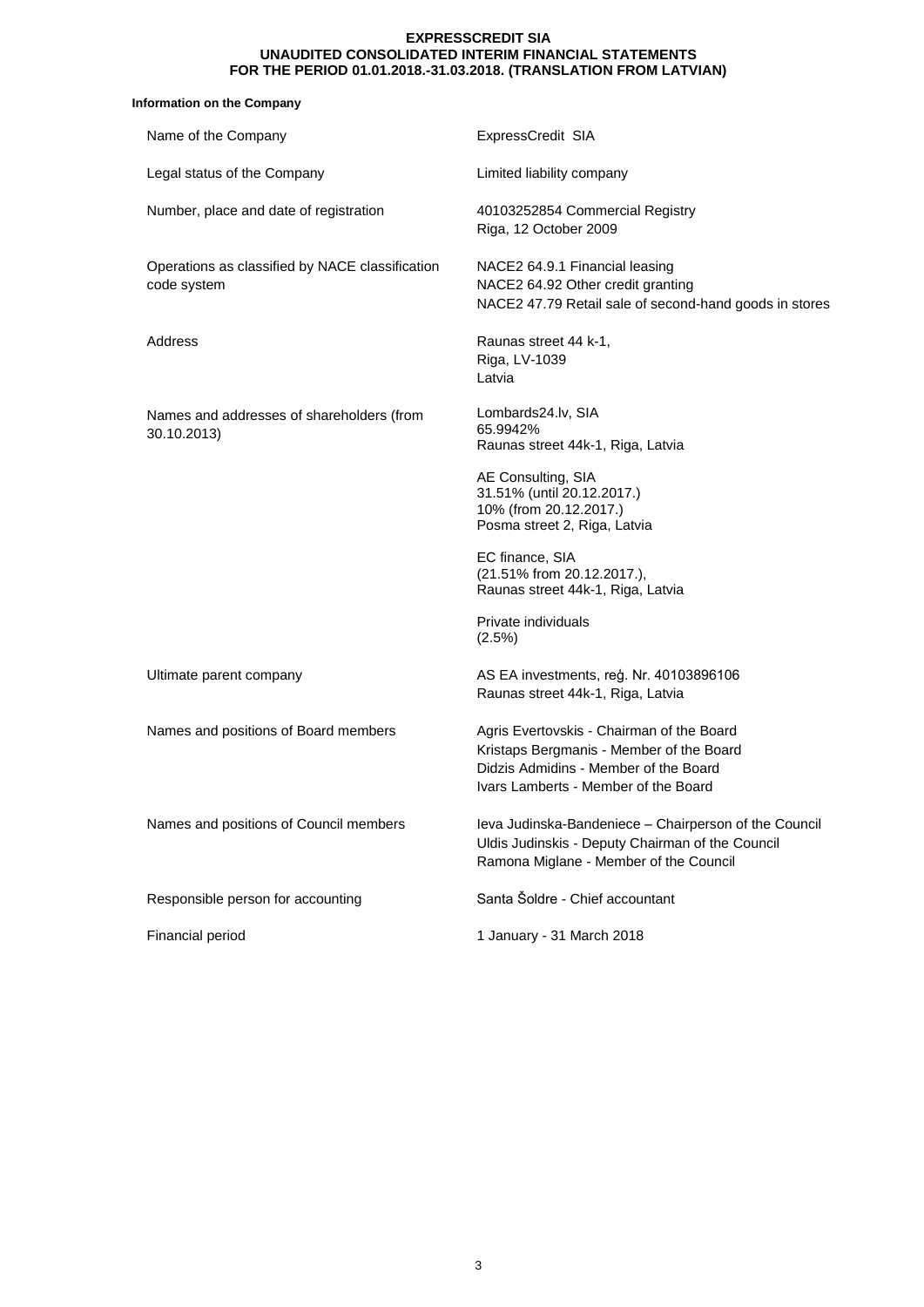## **Information on the Subsidiaries**

| Subsidiary                                                                       | SIA ExpressInkasso (parent company interest in<br>subsidiary - 100%)                             |
|----------------------------------------------------------------------------------|--------------------------------------------------------------------------------------------------|
| Date of acquisition of the subsidiary                                            | 22.10.2010                                                                                       |
| Number, place and date of registration of the                                    | 40103211998; Riga, 27 January 2009                                                               |
| subsidiary<br>Address of the subsidiary                                          | Raunas Street 44 k-1; Riga, LV 1039, Latvia                                                      |
| Operations as classified by NACE classification<br>code system of the subsidiary | 66.1 Financial support services except insurance and<br>pension accrual                          |
| Subsidiary                                                                       | SIA MoneyMetro (till 29.07.2016. SIA Banknote)<br>(parent company interest in subsidiary - 100%) |
| Date of acquisition of the subsidiary                                            | 23.02.2015                                                                                       |
| Number, place and date of registration of the                                    | 40003040217, Riga, 06 December 1991                                                              |
| subsidiary<br>Address of the subsidiary                                          | Raunas Street 44 k-1, Riga, LV 1039, Latvia (till<br>30.04.2015 - Kalēju street 18/20, Riga)     |
| Operations as classified by NACE classification<br>code system of the subsidiary | 64.92 Other financing services                                                                   |
| Subsidiary                                                                       | Cash Advance Bulgaria EOOD (parent company<br>interest in subsidiary - 100%)                     |
| Date of acquisition of the subsidiary                                            | 03.05.2017.                                                                                      |
| Number, place and date of registration of the                                    | 204422780, Bulgaria, Sofia, 03 May 2017                                                          |
| subsidiary<br>Address of the subsidiary                                          | 49A, Bulgaria Blvd., fl. 4., office 30, Triaditsa region                                         |
| Operations as classified by NACE classification<br>code system of the subsidiary | <b>Crediting services</b>                                                                        |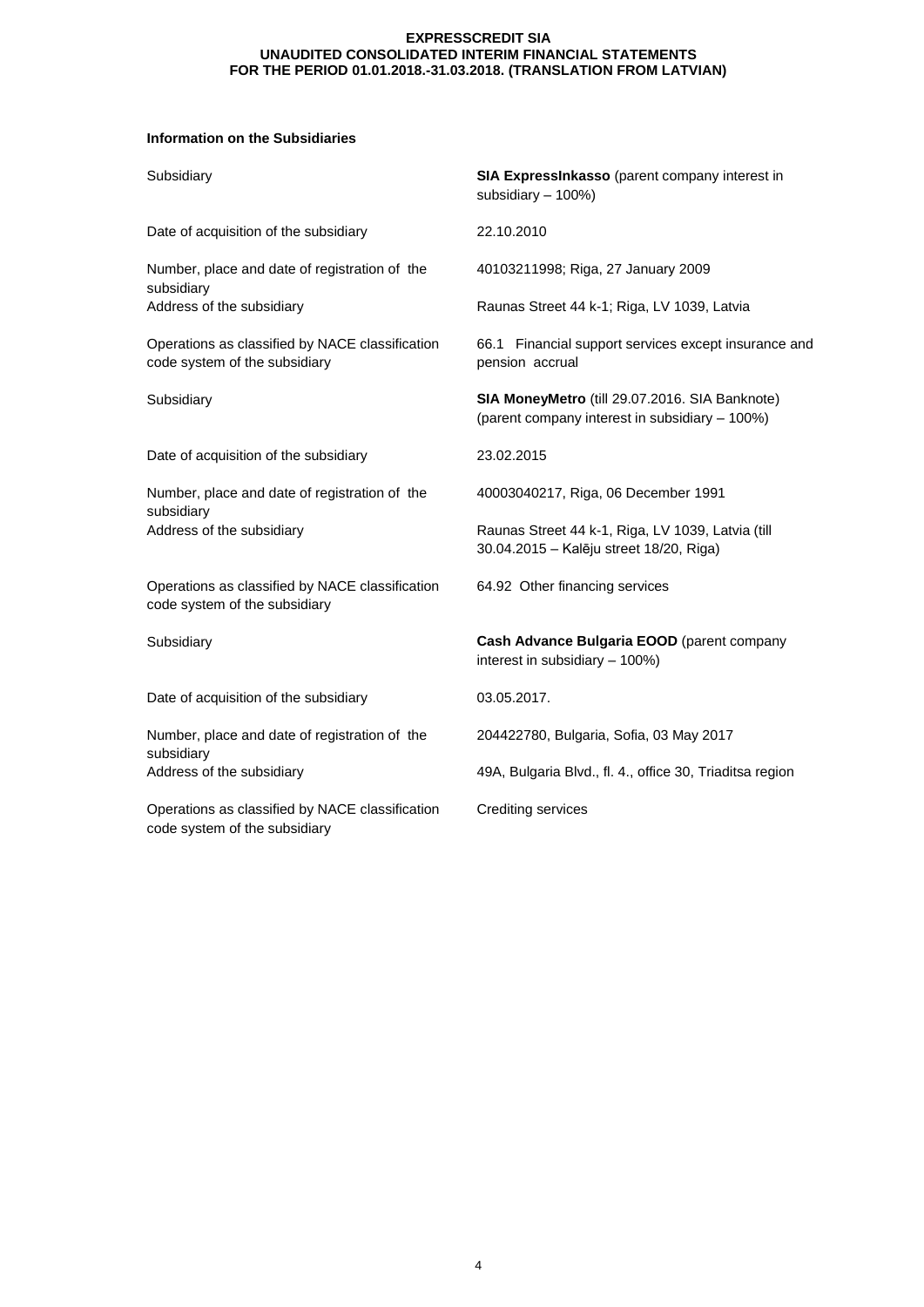#### **Statement of management`s responsibility**

The management of SIA "ExpressCredit" group is responsible for the preparation of the financial statements.

Based on the information available to the Board of the parent company of the Group, the financial statements are prepared on the basis of the relevant primary documents and statements in accordance with International Financial Reporting Standards as adopted by the European Union and present a true and fair view of the Group's assets, liabilities and financial position as at 31 March 2018 and its profit and cash flows for 1<sup>st</sup> quarter 2018.

The management of the parent company confirms that the accounting policies and management estimates have been applied consistently and appropriately. The management of the parent company confirms that the consolidated financial statements have been prepared on the basis of the principles of prudence and going concern.

The management of the parent company confirms that is responsible for maintaining proper accounting records and for monitoring, controlling and safeguarding the Group's assets. The management of the parent company is responsible for detecting and preventing errors, irregularities and/or deliberate data manipulation. The management of the parent company is responsible for ensuring that the Group operates in compliance with the laws of the Republic of Latvia.

The management report presents fairly the Group's business development and operational performance.

Agris Evertovskis Chairman of the Board Didzis Ādmīdiņš Board Member

Kristaps Bergmanis Board Member

Ivars Lamberts Board Member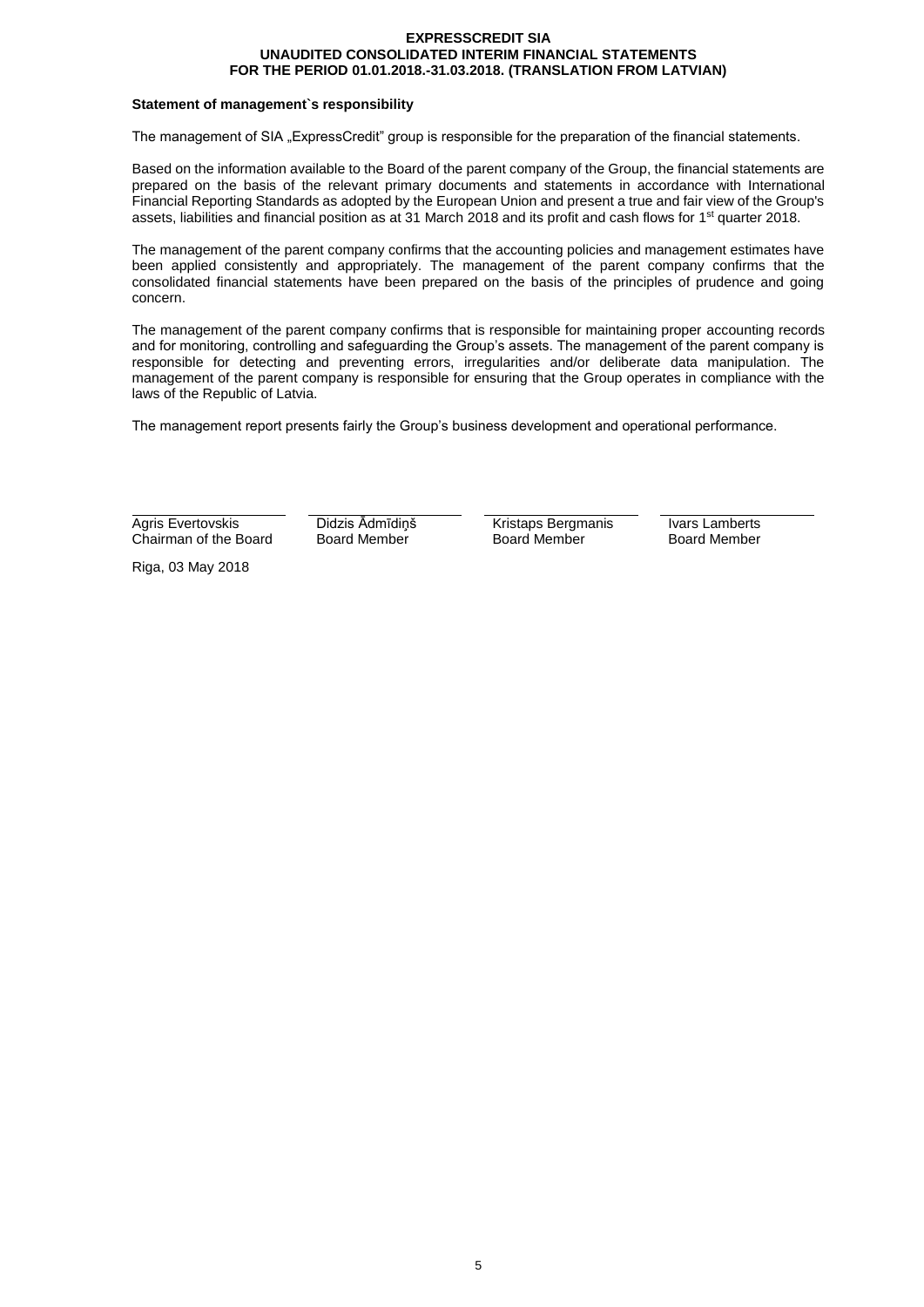#### **Management report**

The Group's turnover in 1st quarter 2018 compared to particular period of the year 2017 has increased by 5.3%, reaching EUR 4.49 million, while profit amounted to EUR 1.09 million.

Following the introduction in 2017 of the possibility for clients to conclude distance loan agreements and the possibility to manage their obligations on the customer's portal, in the 1st quarter of 2018 SIA ExpressCredit developed a new distance lending brand "VIZIA". VIZIA's mission is to offer loans that are significantly different in the category by offering simple and easy-to-understand services to customers. This applies both to credit as a product and the process of borrowing and repayment of credit. The company believes that the marketing strategy and service implied by the VIZIA brand will be competitive among the offers offered by existing distance non-bank lenders.

In 2018, a new corporate income tax regulation came into force introducing non-taxation of reinvested profits. These changes will have a positive impact on the company's financial performance, increasing the profit and the equity.

In the first quarter of 2018, the company supported and signed a code of solvency assessment for the industry developed by LAFPA, which defines rigorous and uniform criteria for solvency assessment. During the period the development of a scoring module has been completed that will improve better assessment of customer solvency. Accordingly, in 2018, only 15.2% of new customer loan applications were approved, while for repeat customers - 75.2%.

In the first quarter of 2018, the company cooperated with LAFPA and carried out an assessment of the sector's risks in accordance with the Law on Anti Money Laundering and Combating the Financing of Terrorism. The assessment will serve the company in identification of risks and will provide information for the review and update of the existing procedures.

By implementing business strategy and all planned activities the following financial results of the Group were achieved in 1st quarter 2018:

| <b>Position</b>    | EUR, million Change* % |               |
|--------------------|------------------------|---------------|
| Net loan portfolio | $18.17 + 14.7$         |               |
| Assets             |                        | $23.4 + 10.1$ |
| Net profit         |                        | $1.09 + 61.1$ |
|                    |                        |               |

\* - comparison to the amounts as at 31.12.2017, except for net profit that is compared to respective period of the year 2017

The Group's loan portfolio growth was financed from the profit, cooperating with the mutual lending platform, and from the closed bonds issue of the year 2016 for the amount EUR 5 million with an annual return of 14%, organized by BlueOrange Bank. As of the end of the period, new bonds have been sold for a total amount of EUR 4 496 000.

#### **Branches**

During the period from 1 January 2017 to 31 December, continued to work on the branch network efficiency. As at 31 March 2018 the Group had 86 branches in 39 cities in Latvia (31.12.2017. - 92 branches in 39 cities).

#### **Post balance sheet events**

There are no subsequent events since the last date of the reporting period, which would have a significant effect on the financial position of the Company as at 31 March 2018.

| Agris Evertovskis     | Didzis Ādmīdiņš     | Kristaps Bergmanis  | Ivars Lamberts      |
|-----------------------|---------------------|---------------------|---------------------|
| Chairman of the Board | <b>Board Member</b> | <b>Board Member</b> | <b>Board Member</b> |
| __                    |                     |                     |                     |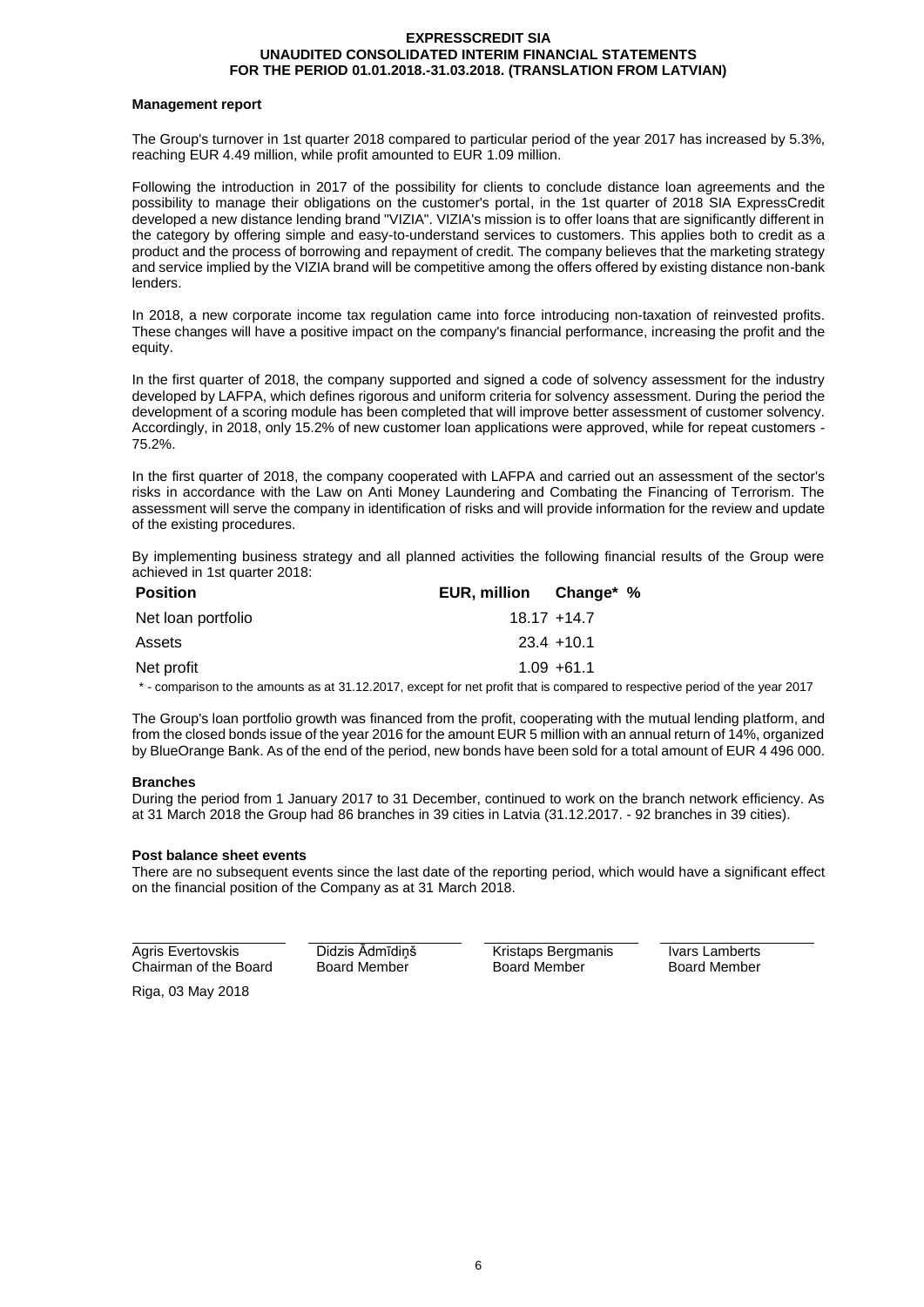**Profit or loss account for the period 01.01.2018.-31.03.2018.**

|                                                            | 01.01.2018.-<br>31.03.2018.<br><b>EUR</b> | 01.01.2017.-<br>31.03.2017.<br><b>EUR</b> |
|------------------------------------------------------------|-------------------------------------------|-------------------------------------------|
| Net sales                                                  | 947 249                                   | 977 763                                   |
| Cost of sales                                              | (612 422)                                 | (656 585)                                 |
| Interest income and similar<br>income                      | 3 542 389                                 | 3 285 856                                 |
| Interest expenses and similar<br>expenses                  | (549046)                                  | (399 462)                                 |
| <b>Gross profit</b>                                        | 3 3 28 1 70                               | 3 207 572                                 |
| Selling expenses                                           | (1492770)                                 | (1877035)                                 |
| Administrative expenses                                    | (605 000)                                 | (484910)                                  |
| Other operating income                                     | 6408                                      | 45 308                                    |
| Other operating expenses                                   | (141 270)                                 | (9335)                                    |
| <b>Profit before taxes</b>                                 | 1 095 538                                 | 881 600                                   |
| Corporate income tax for the<br>reporting year             |                                           | (200 202)                                 |
| <b>Current year's profit</b>                               | 1 095 538                                 | 681 398                                   |
| Earnings per share                                         | 0.73                                      | 0.45                                      |
| Diluted earnings per share                                 | 0.73                                      | 0.45                                      |
| <b>Comprehensive income statement</b>                      |                                           |                                           |
|                                                            | 01.01.2018.-                              | 01.01.2017.-                              |
|                                                            | 31.03.2018.<br><b>EUR</b>                 | 31.03.2017.<br><b>EUR</b>                 |
|                                                            |                                           |                                           |
| <b>Current year's profit</b><br>Other comprehensive income | 1 095 538                                 | 681 398                                   |
| <b>Total comprehensive income</b>                          | 1 095 538                                 | 681 398                                   |
|                                                            |                                           |                                           |

Agris Evertovskis Chairman of the Board Didzis Ādmīdiņš Board Member

Kristaps Bergmanis Board Member

Ivars Lamberts Board Member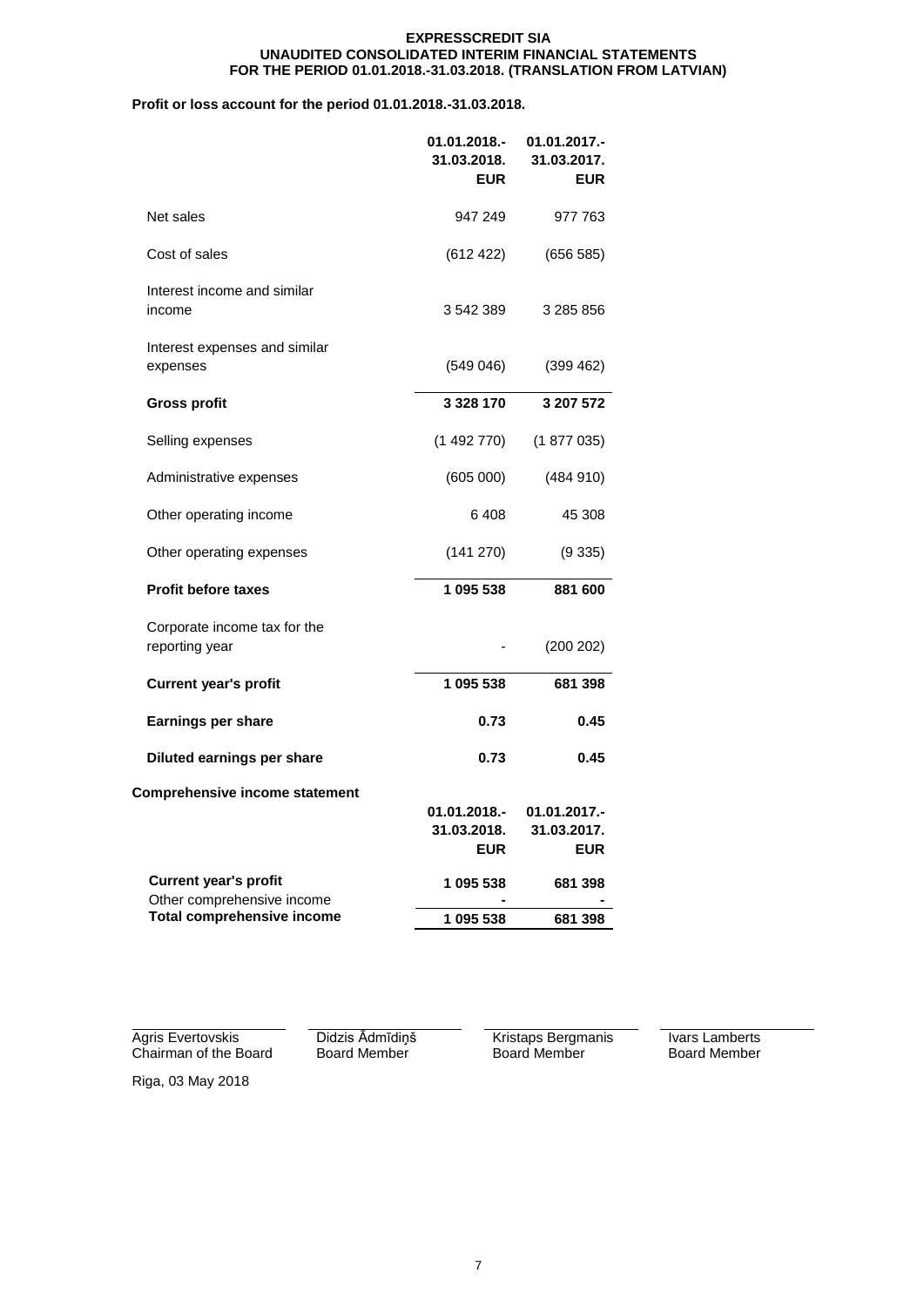### **Balance sheet as at 31 March 2018**

|                                           | 31.03.2018. | 31.12.2017.   |
|-------------------------------------------|-------------|---------------|
| <b>Assets</b>                             | <b>EUR</b>  | <b>EUR</b>    |
| Long term investments                     |             |               |
| Fixed assets and intangible assets,       |             |               |
| goodwill                                  | 620 376     | 600 794       |
| Loans and receivables                     | 2 392 482   | 1912896       |
| Loans to shareholders and                 |             |               |
| management                                | 819 575     | 746 619       |
|                                           |             |               |
| Loans to affiliated companies             | 571840      | 551 594       |
| Total long-term investments:              | 4 404 273   | 3811903       |
|                                           |             |               |
| <b>Current assets</b>                     |             |               |
| Goods for sale                            | 915 430     | 682 995       |
| Loans and receivables                     | 15 779 394  | 13 930 776    |
| Receivables from affiliated               |             |               |
| companies                                 | 7 241       | 4 3 7 7       |
| Other debtors                             | 891 511     | 600 093       |
| Deferred expenses                         | 52 830      | 67 538        |
| Cash and bank                             | 1 414 576   | 2 2 1 9 7 4 7 |
| <b>Total current assets:</b>              | 19 060 982  | 17 505 526    |
|                                           | 23 465 255  | 21 317 429    |
| <b>Total assets</b>                       |             |               |
| <b>Liabilities</b>                        |             |               |
| <b>Shareholders' funds:</b>               |             |               |
| Share capital                             | 1 500 000   | 1 500 000     |
| Prior years' retained earnings            | 2 186 136   | 232708        |
| Current year's profit                     | 1 095 538   | 1956770       |
| <b>Total shareholders' funds:</b>         | 4 781 674   | 3 689 478     |
|                                           |             |               |
| <b>Creditors:</b>                         |             |               |
| Long-term creditors:                      |             |               |
| Bonds issued                              | 7 959 187   | 7 052 187     |
| Other borrowings                          | 1466539     | 1 444 391     |
| <b>Total long-term creditors:</b>         | 9 4 25 7 26 | 8 496 578     |
|                                           |             |               |
| <b>Short-term creditors:</b>              |             |               |
| Bonds issued                              | 765 666     | 1 014 743     |
| Other borrowings                          | 7 356 775   | 6 834 774     |
| Accounts payable to affiliated            |             |               |
| companies                                 | 1 584       | 51 280        |
| Trade creditors and accrued               | 813 857     | 827 612       |
| liabilities<br>Taxes and social insurance |             |               |
| <b>Total short-term creditors:</b>        | 319 973     | 402 964       |
|                                           | 9 257 855   | 9 131 373     |
| Total liabilities and shareholders'       |             |               |
| <u>funds</u>                              | 23 465 255  | 21 317 429    |
|                                           |             |               |

Agris Evertovskis Chairman of the Board Didzis Ādmīdiņš Board Member

Kristaps Bergmanis Board Member

Ivars Lamberts Board Member